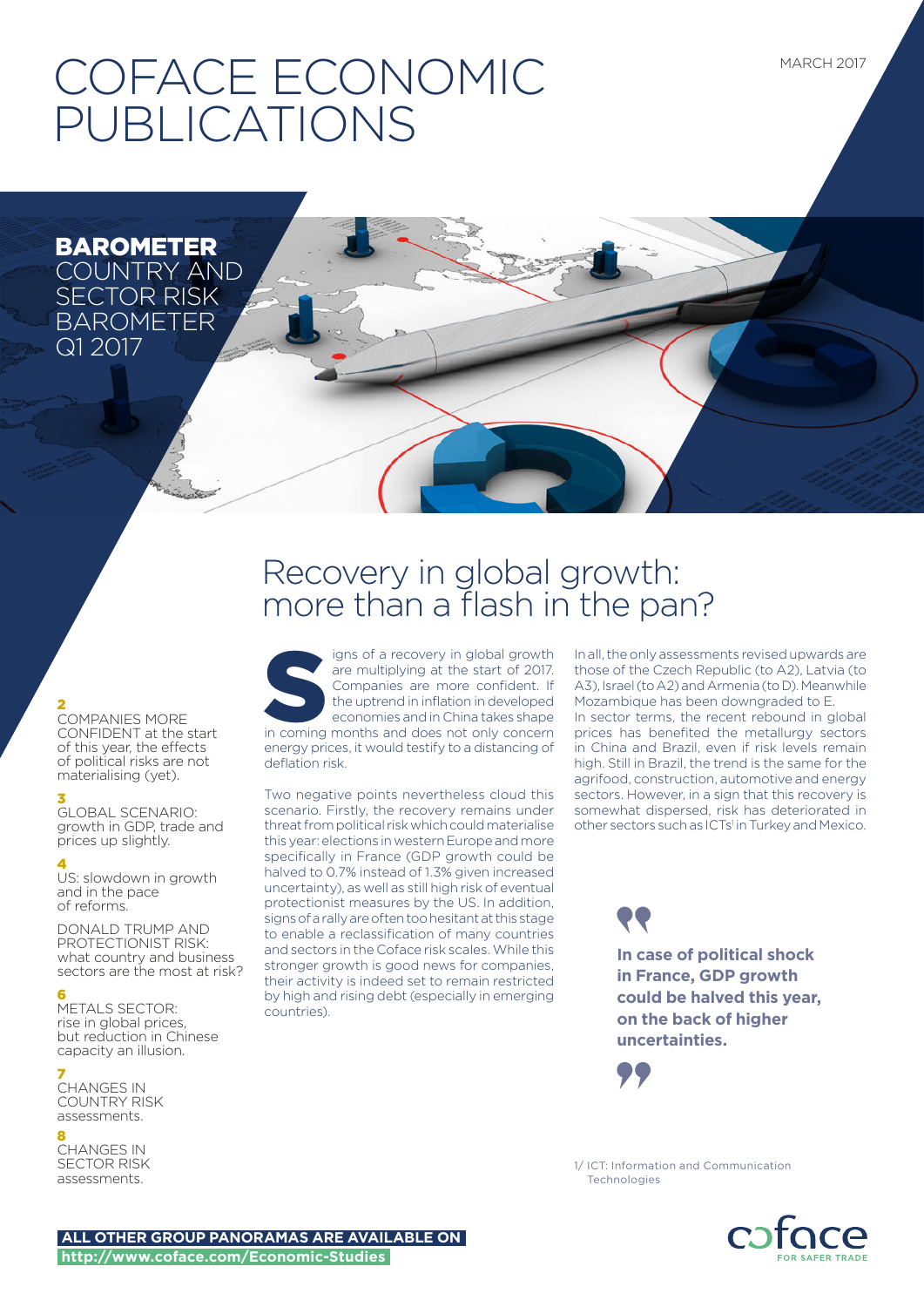

1

Julien **MARCILLY** Chief economist



Ruben NIZARD Economist

# **COMPANIES MORE CONFIDENT AT THE START OF THIS YEAR, THE EFFECTS OF POLITICAL RISKS ARE NOT MATERIALISING (YET)**

The clear rise in company confidence indicators<br>is without doubt the main economic surprise at<br>the start of 2017. In Europe firstly, where busi-<br>nesses seem to be increasingly confident despite still is without doubt the main economic surprise at the start of 2017. In Europe firstly, where businesses seem to be increasingly confident despite still high political risks, PMI indices<sup>2</sup> have risen sharply to levels unseen for the past six years. This is also the case in the US and the trend is the same in a large number of major emerging economies, especially in China, Brazil *(see Chart 1)* and Russia.

This renewed confidence is all the more surprising on the surface in that it comes in a context of persistently high political risks: uncertainty on the US administration's economic, trade and foreign policies, elections with uncertain outcomes in Europe etc.

#### Graph  $n^{\circ}$  1



Business confidence indices (average 2010-2016 = 100)

Indeed, in theory, political uncertainty ought to affect company activity. Economic growth and political risk are indeed interconnected: a deterioration in economic conditions is likely to generate an increase in political risk. In turn, increased political risk can affect the economic environment. The effect of this political uncertainty on growth primarily involves two transmission channels that are likely to back each other mutually: 1) a decline on equities markets and a rise in bonds rates which penalises financing conditions for economic agents (governments, companies and households) and hence, their investment and spending prospects; 2) a lower degree of company and household confidence which prompts them to delay or cancel investment and spending decisions<sup>3</sup>.

However, it is clear that recent events only partly confirm this theory. Chart 2 also illustrates the recent disconnection between political uncertainty and volatility on global equities markets. Two recent examples confirm this. The Spanish economy did not suffer from the governmental absence in 2016. The same was noted for Belgium in 2013-2014. In the UK, the economic consequences of uncertainty caused by the Brexit vote on 23 June are admittedly visible, but far less pronounced than expected.

Two explanations are possible. Firstly, the significant liquidities provided by the major central banks (Fed, ECB, Bank of Japan, Bank of England in particular) can "anaesthetise" the markets somewhat. In other words, excessive demand for financial assets stemming from an over-abundance in available liquidity causes upward pressure on prices of financial assets and downward pressure on risk premiums. And the second explanation possible is that of lassitude: after the numerous episodes of crises in Greece and other southern eurozone countries, the UK referendum, companies, households and investors on the financial markets are now used to "living with" political risk, and are no longer delaying their investment and consumption decisions when a shock arises.

2/ PMI : *Purchasing Manager Index*.

3/ If these last over time, a third channel can also come into play: that of budget policies. In the event of an extensive government vacancy, the freeze on public spending causes a negative impact on activity.

Sources : Datastream, Coface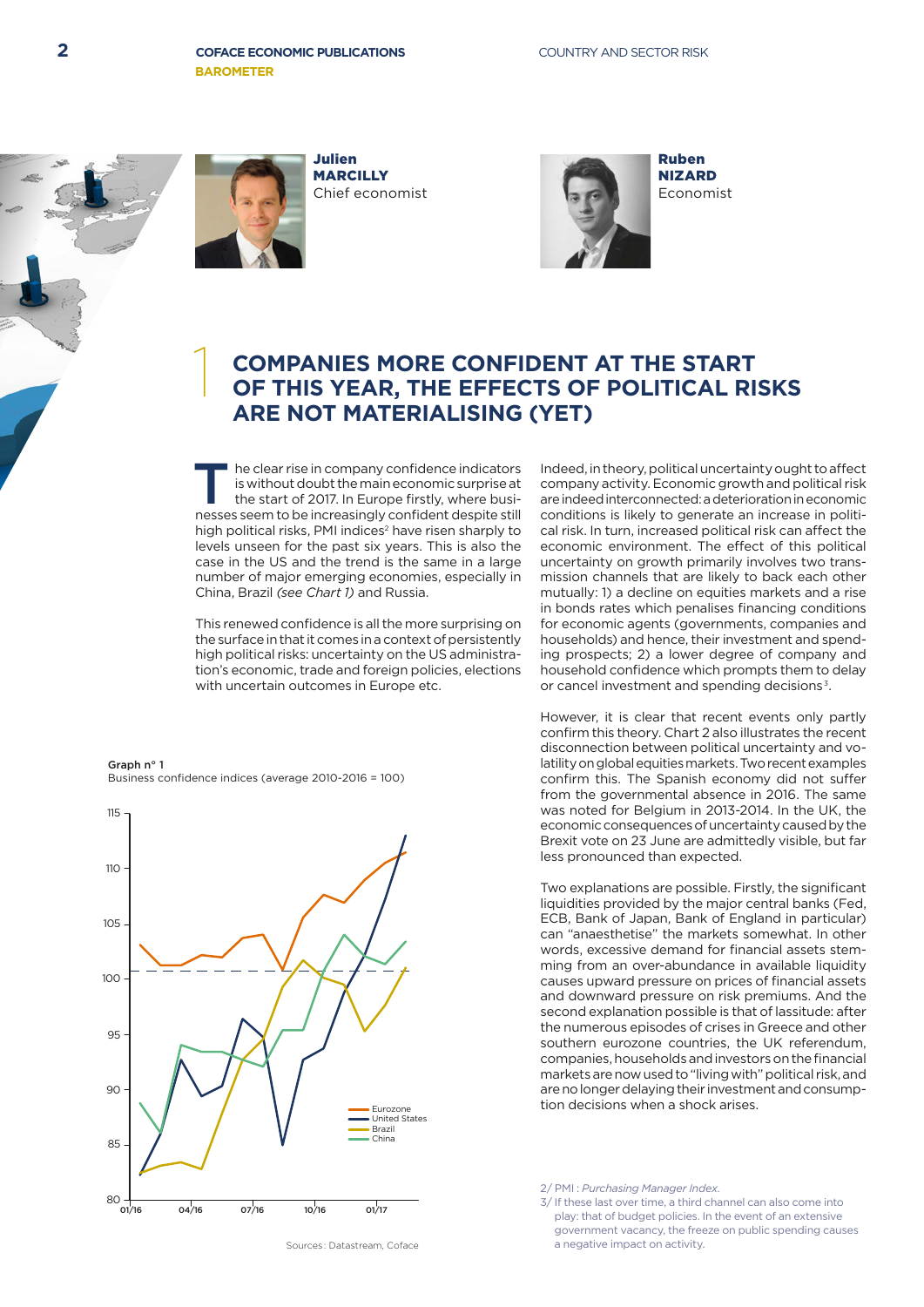# **GLOBAL SCENARIO:** 2 **GROWTH IN GDP, TRADE AND PRICES UP SLIGHTLY**

ow can we explain this renewed company<br>
confidence? Firstly, by the recent rise in infla-<br>
tion which is distancing deflation risks in the<br>
LIS (+2.5% over one year in January), the LIK (+1.8% confidence? Firstly, by the recent rise in infla-US (+2.5% over one year in January), the UK (+1.8% in January) and above all Japan (+0.4% in January), in the eurozone (+2.0% in February) and even China (+2.5% in January). At this stage, the trend can mostly be explained by the rebound in energy prices and the low second round effects on underlying inflation. However, while deflation risks have not entirely disappeared, they have declined. This growth in consumer prices is also the sign that companies are restoring room for manoeuvre in terms of pricing power.

In the eurozone, companies are also benefiting from still very advantageous financing conditions: loans to companies and households increased by respectively 2.3% and 2.2% between January 2016 and January 2017, vs. 1% and 1.4% previously. Portugal and Greece are an exception: loans to companies and households are still falling. At the other end of the scale, France is the country where the increase has been the highest (respectively +5% and +4.8%). Faster growth in credit, low interest rates and falling unemployment are all good news for the construction sector, which we have reclassified under "average risk" vs. "high risk" in France (see Sector Assessments). The only black spot concerning the rise in inflation: household purchasing power in the eurozone is set to increase more slowly this year than in 2016 (and even stand at zero in the UK). Indeed, retail sales in the eurozone have dropped in the past three months (to January). Fortunately, the ongoing decline in the unemployment rate should underpin household consumption. This clear upturn in corporate confidence is one of the factors that prompted us to upgrade our forecast for global growth (to +2.8% vs. +2.7% initially forecast for this year, after 2.5% in 2016). However, in detail, the surplus growth is mainly set to stem from emerging economies *(see chart 4)* where monetary policies remain generally more expansionist than before the crisis *(see Chart 3)*.

In particular, early indicators suggest growth in positive territory this year in Russia (+1.0%) and Brazil (+0.4%) after two years of recession. In Brazil, although household consumption remains depressed, the faster than expected easing in monetary policy and inflation (5.3% in February) should contribute to limiting interest expenses for Brazilian households and favour their purchasing power. Combined with more beneficial weather conditions than at the same time last year, these changes prompt us to reclass the agri-food, construction, automotive and energy sectors under "high risk" vs. "very high risk" previously (see Sector Assessments).

In this context of renewed business confidence and higher commodities prices, especially oil prices relative to 2016 (Coface is still forecasting an average Brent crude price of \$55/b on average this year), growth in global trade should restore some colour.

n na

Graph n° 2

Political uncertainty and equity markets volatility



Source: Chicago Board Options Exchange

#### Graph  $n^{\circ}$  3

Change in key rates in main emerging markets\* relative to key rates in 2007 (basis points)

\*South Africa, Brazil, China, India, Indonesia, Mexico, Russia, Turkey.







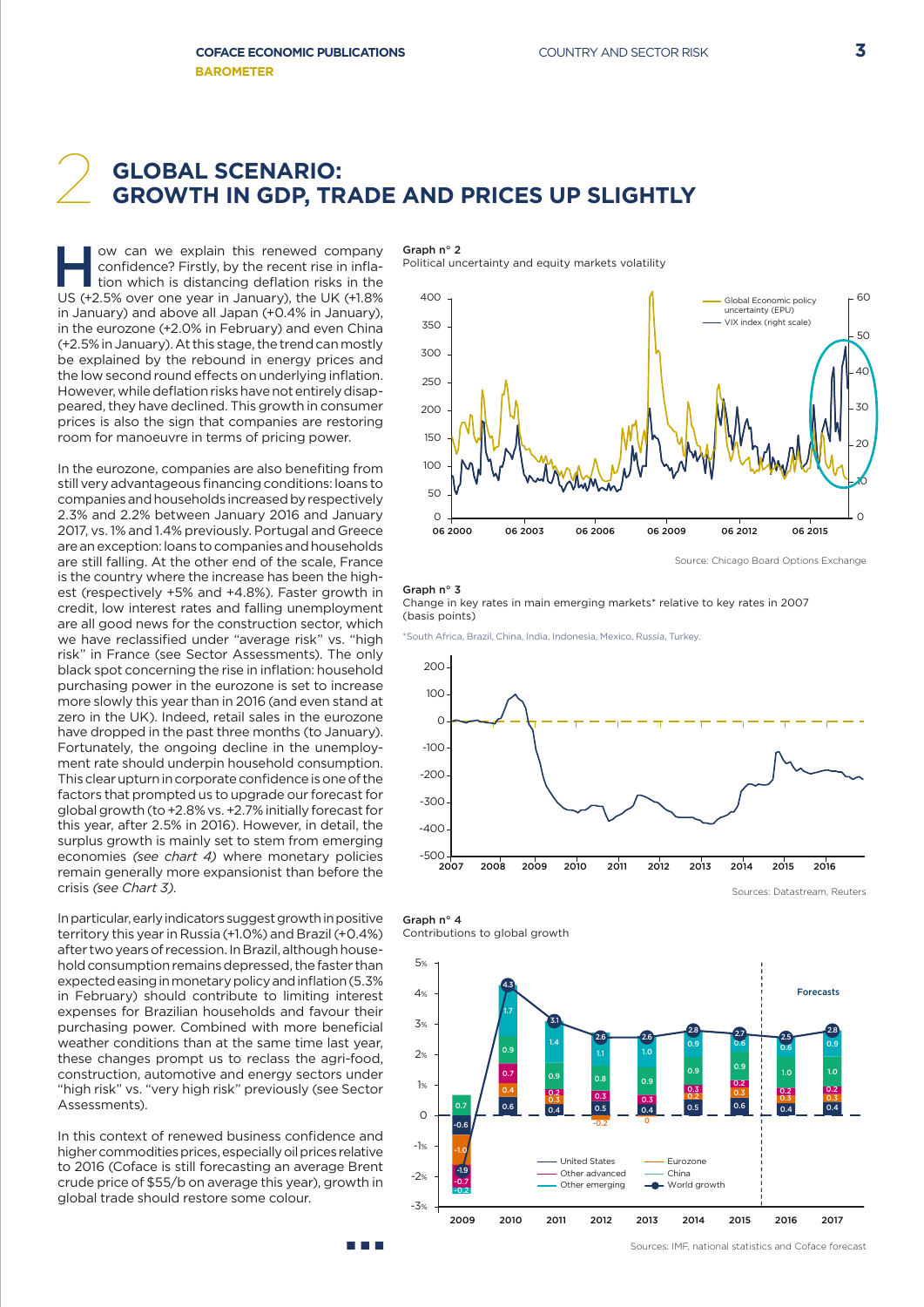According to the Coface forecast using oil prices, business confidence in the US and the Baltic index of transport prices, global exports ought to rise by 2.4% in volumes this year. This is higher than the pace noted in 2016 (+1.0% only over one year in Q3), but unsurprisingly still far below the pre-crisis standard (7% a year on average between 2002 and 2007).

However, once again, increased political risk is set to be the main risk factor in 2017. The World Bank estimates<sup>4</sup> that these were indeed at the root of a 0.6-point decline in global trade growth last year, or around 75% of the difference between the growth noted in 2016 and that in 2015.

# **US: SLOWDOWN IN GROWTH AND IN THE PACE**<br>OF REFORMS

In the US, the situation is less idyllic than business<br>confidence indicators would suggest. Admittedly,<br>the employment market remains robust (lower<br>unemployment rate at 4.7% in February), but housen the US, the situation is less idyllic than business confidence indicators would suggest. Admittedly, the employment market remains robust (lower hold consumption is showing signs of running out of steam due to the rise in inflation as well as stricter credit conditions stemming from the Fed's tougher monetary policy. In January, growth in loans to households reached its lowest level for four years. In this context, Coface is forecasting a decline in automotive sales this year in the US, as well as a slowdown in growth in building permits (around +5% on average this year, vs. double-digit growth just a year ago). Growth should therefore remain modest this year in the US, at +1.8%, or a level fairly clearly lower than the consensus (between 2 and 2.5%), especially since Donald Trump's first weeks at the White House have confirmed that the pace

of reforms will be slow. The new president has set the reform of Obamacare as his first priority and this should keep Congress busy in Q2. Thereafter should come the corporate tax reform (probably with a lower than initially expected cut in order to respect the budget balance), and the trade policy (see below).

Finally, while the infrastructure investment programme promised by Donald Trump remains on the agenda, it is not among his first priorities and a draft law in this domain has little chance of planning direct public spending on a federal level since it is unlikely that the Republican-majority Congress would approve it. In other words, a reform including tax incentives for private-public projects launched in H2 2016 at the earliest would only have a marginal effect on growth in 2018.

# **DONALD TRUMP AND PROTECTIONIST RISK: WHAT COUNTRY AND BUSINESS SECTORS ARE THE MOST AT RISK?** 4

In contrast, President Trump has testified to a<br>remarkable regularity in his protectionist focus.<br>Putting up trade barriers in order to protect US<br>industry and jobs would nevertheless have damaging n contrast, President Trump has testified to a remarkable regularity in his protectionist focus. Putting up trade barriers in order to protect US economic consequences for the US. Adopting customs barriers would be synonymous with an increase in consumer prices, which would above all take a toll on the purchasing power of US households and economic activity. Retaliatory measures by the trade partners targeted by Mr Trump would amplify inflationary pressure and weigh on US exports.

In addition, the main objective of the president's protectionist trade policy, namely to stimulate manufacturing employment is unlikely to be reached. In sharp decline since the start of the millennium, the number of manufacturing jobs has been on a slippery slope since the peak of 19.7 million in manufacturing iobs in 1979.

The recovery since the low point in early 2010 (11.3 million) has hit a ceiling over the past two years, whereas the US even seems to be reaching the peak of the cycle. Furthermore, and even more worrying for the president's aims, manufacturing employment represents an increasingly lower share of overall employment in the US, independently of the cycle. Indeed, manufacturing employment represents less than 10% of employment in the US vs. more than 30% in 1950 and still 25% in the early 1970s.

Beyond the US borders, trade exposure to US protectionism helps identify the main victims. The countries mostly exposed to protectionist risk are emerging markets. Unsurprisingly, Canada and Mexico, the two partners in the North American free-trade agreement (NAFTA), whose exports represent almost

4/ "*Trade developments in 2016: Policy uncertainties weighs on global trade*", Global trade watch, World Bank, February 2017.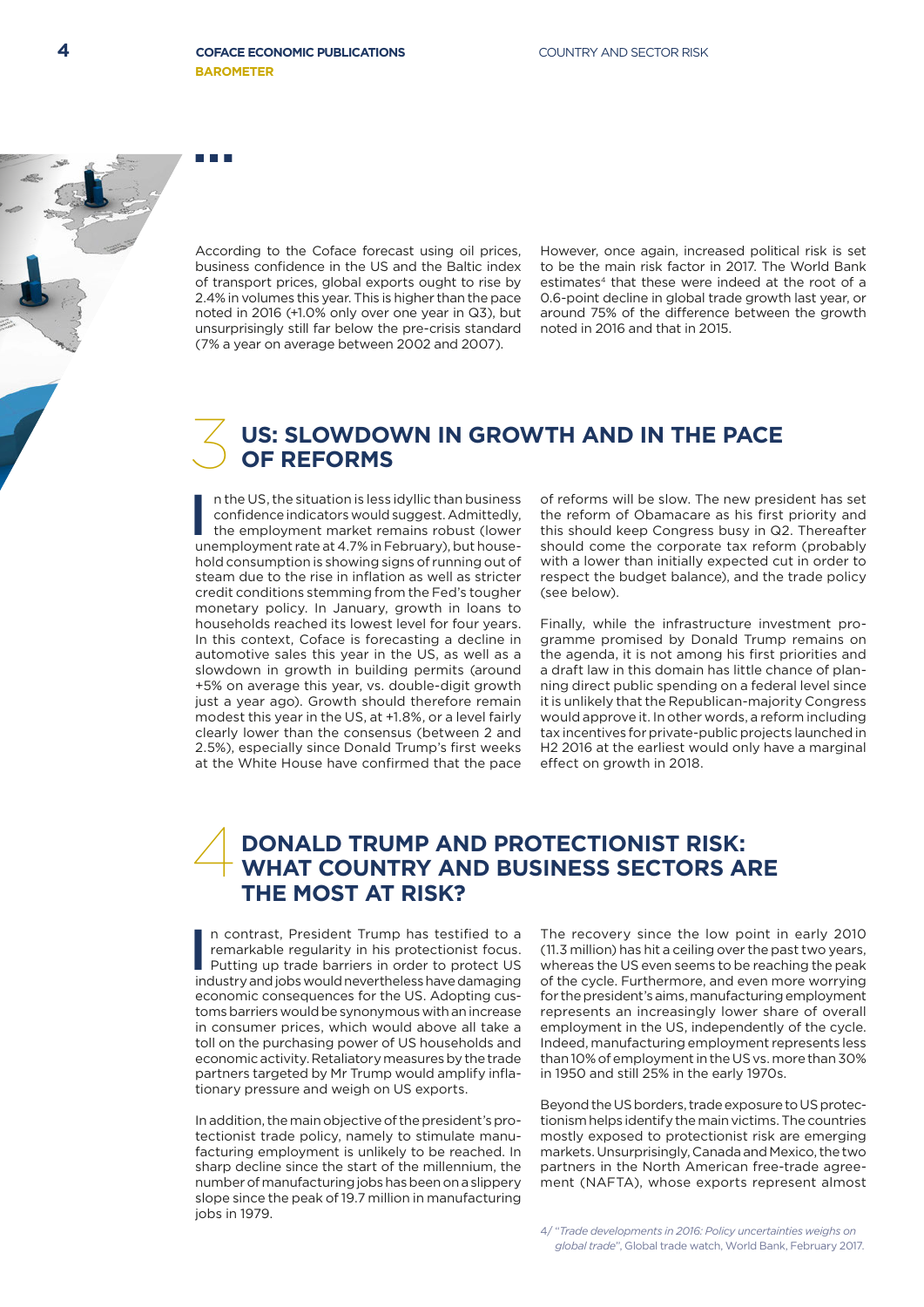Graph n° 5 Total exports to the US (2015, as a % of GDP)



20% and 25% of their respective GDP, would be harshly affected by the creation of customs barriers. While the US president insisted in conjunction with his meeting with Canadian peer Justin Trudeau, on the difference in the trade relations the US has with Canada and those with Mexico, a renegotiation of NAFTA as Mr Trump would like, would be a high risk for both neighbours.

Further south, central American countries, whose flow of goods is mostly headed to the US would also be harshly affected. Apart from the closest neighbours to the US, Asian countries (Vietnam, Thailand, Malaysia, Singapore etc.) would also pay the cost of Trump's protectionist agenda. These countries are all the more exposed in that the share of commodities exports to the US, which are difficult to substitute, is low. The adoption of protectionist measures would strike another blow to US-Asian trade relations after the Trans-Pacific Partnership (TPP) was abandoned in the first few days of Donald Trump's mandate. Regularly named and shamed (alongside Mexico) by the US president, China seems to be less vulnerable. The consequences would nevertheless be significant, especially via the impact on supply chains in South-East Asia.

Globally less exposed, Japan and European countries, especially northern ones, would nevertheless not be spared from a rise in trade protectionism. The consequences would probably be lesser than in emerging markets but would remain non-negligible. Indeed, exports of goods to the US represent a significant share of overall exports in Ireland (24%), Japan (18%), the UK (15%), the Netherlands (12%) and even Germany (10%), which are among the leading trade partners to the US.

From a sector stance, promises to stimulate manufacturing employment in the US have placed industrial sectors in the eye of the storm. One sector in particular has regularly attracted the wrath of president Trump: the automotive sector.

Indeed, US carmakers (General Motors, Ford, Fiat Chrysler) have been directly targeted by threats to implement a punitive customs duty if they do not repatriate their production from Mexico. Foreign carmakers have not been spared, with the president having invited German carmakers (Volkswagen, BMW) and Japanese manufacturers (Nissan, Toyota) to relocate their car production destined for US consumers to within the US borders.

In addition to carmakers, the ICT sector is also in the firing line of the 45th president of the US. With their global production lines, consumer electronics products are therefore a choice target, as shown by the president's attacks on Apple and United Technologies. These risks therefore lead Coface to downgrade sector assessments for the ICT and automotive sectors in Mexico (see next section).

### **COLLECT**

#### Graph  $n^{\circ}$  6

Breakdown of US imports by product (2015)



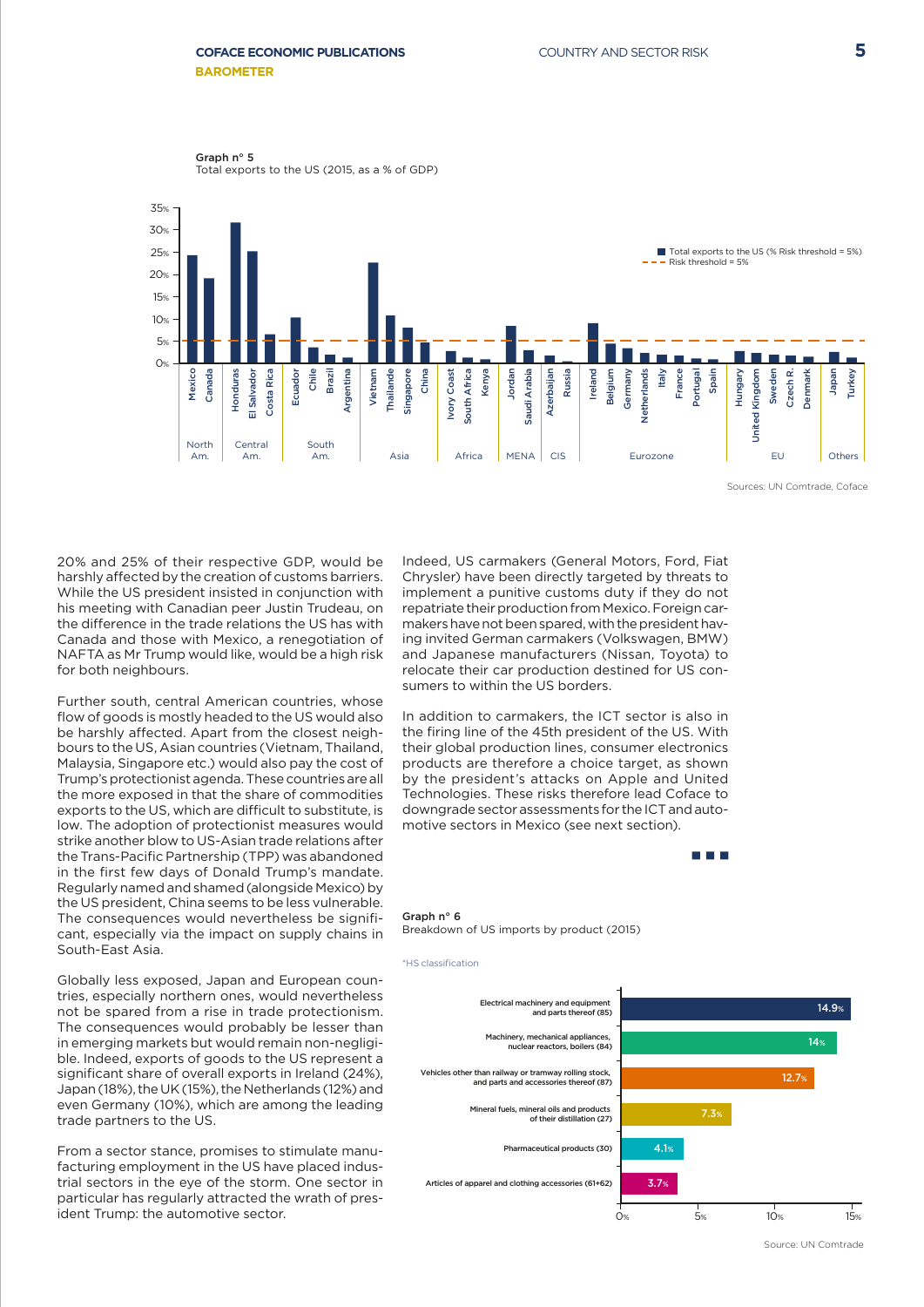

Finally, Donald Trump deplores the fact that the US is "one of the world's largest buyers of medicines", but that these are not produced in the US and has also attacked the pharma industry. This sector could also suffer from the repeal of the Affordable Care Act, known as Obamacare. Attacked by the democratic candidate Hillary Clinton, for the prices practiced by the major pharma industries, the sector

was previously considered as one of the major winners of Donald Trump's election. The example of the pharma sector illustrates the uncertainty surrounding the US president's policies. Other sectors could be affected, especially since the breakdown of US imports by product shows that in addition to commodities, that are difficult to substitute, and the sectors mentioned, machines and capital goods are thought to be particularly vulnerable to a rise in protectionism *(see Chart 6).*

# **METALS SECTOR: RISE IN GLOBAL PRICES,** 5 **BUT REDUCTION IN CHINESE CAPACITY AN ILLUSION**

he numerous protectionist measures decided since 2015 against Chinese metal exports confirm that the protectionist risk did not emerge with Donald Trump's election. In the past three years, the sector has symbolised the excesses and imbalances of the Chinese economy and its consequences on the rest of the world, to the extent that the levels of assessment of sector risk are among the highest on the Coface scale, whatever the region (see section "Assessment of Sector Risk"). However, a few signs of improvement emerged in H2 2016. Growth in metals production has clearly slowed in China over the past two years for example *(see Chart 7)*.

As such, the main iron and steel product index SteelHome SHCPI gained 81% at end-December 2016 over one year. Apart from steel, prices of other metals also increased. Aluminium saw its price rise by 17.1%<sup>5</sup> over one year between January and December 2016. Nickel, zinc and copper prices have followed the same trend, with rises of 32.9%, 73.2% and 16.6% respectively<sup>6</sup>.

Graph  $n^{\circ}$  7 Growth in metals production (in volume, sources: Oxford Economics and Coface)



Sources : Oxford Economics et Coface

Maintaining high levels of activity in the US in the construction and automotive sector, the main outlets for iron and steel players, partly explains this trend, as does the acceleration in growth in these sectors in western Europe as well, and the reduction in Chinese steel exports. These indeed fell in 2016 (-3.5% for iron and steel finished products). This stems primarily from the fairly good state of internal demand, stimulated by access to credit facilitated by the Chinese central state. The impact of imposing customs duties on Chinese iron and steel products has also enabled global iron and steel players to observe a temporary respite. In this context, Coface has improved its risk assessment for this sector in China and Brazil, moving from "very high risk" to "high risk".

Beyond this short-term price momentum, credit risk for companies in the sector is primarily set to depend on the reduction in production overcapacity in China, which is both the leading producer and the leading consumer of metals in the world. In February 2016, the Chinese authorities set as an objective a reduction in metals production capacity of 150m tonnes by 2020, in order to limit exports, placing the country under the threat of anti-dumping commercial measures. A year later, going by official figures, the target has been reached. More surprisingly, the authorities even seem to be ahead on the planned schedule, although they announced last July that they were behind schedule: production capacity cuts apparently reached 65-85m tonnes in 2016 (50m was the target). Assuming that the 2017 target is reached (50m again), this would mean that more than 75% of the target set at end-2020 would be reached in December 2017. However, recent combined estimates from the Chinese iron and metals association and Greenpeace underscore the fact that a large portion of this capacity reduction concerned plants that had already stopped their output. And above all that the official figures on capacity reduction do not take account of capacity "creations". In other words, new companies entering the market are not taken into account in the calculation. In all, while the rise in global prices is offering a temporary breath of fresh air to many companies in the sector, medium-term imbalances are far from being resolved.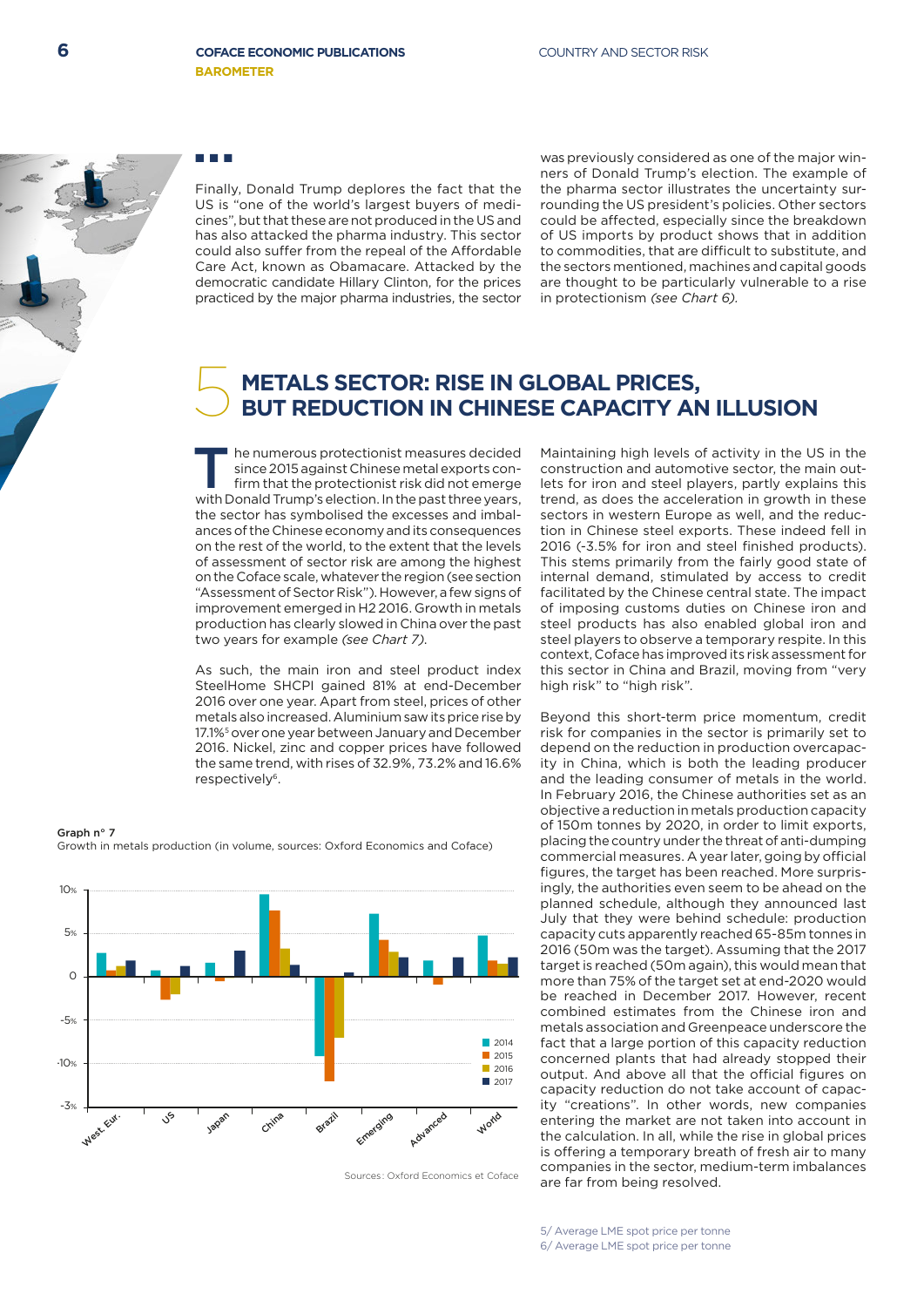# Changes in country risk assessments

# **Czech Republic** (upgraded from A3 to A2):

- Fair growth of 2.6% expected for 2017 after 2.4% recorded in 2016.
- Strong household demand thanks to low unemployment (one of the lowest in the EU) and growing wages.
- Exports are benefiting from the German demand with integration in its productive chain. The automotive sector remains an important part of economy and benefits from solid sales dynamics in the EU.
- A rebound of public investments is anticipated in line with a faster start of new EU budget expected this year.
- Solid banking system.

# **Israel** (upgrade from A3 to A2)

- The country's growth performance remains higher-than-expected. Real GDP growth came in at 5.0% y-o-y in Q316, considerably above expectations.
- The country has returned annual current account surpluses each year since 2003, and in 2015 posted a record surplus of 4.6% of GDP, despite the appreciation of the shekel
- Low level of unemployment (3.4%) and inflation (0.1% yoy in January 2017) supports higher wages and increasing purchasing power of households. This situation brightens the outlook for domestic oriented sector such as consumer electronics, construction and retail.

### **Latvia** (upgrade from A4 to A3)

- The economy is expected to expand by 2.8% this year after a subdued growth of 1.6% in 2016.
- Rebound of investments after their drop recorded last year due to delays in the use of EU investment funds.
- Good situation on the labour market will keep domestic demand as the main growth driver.
- Strengthened integration into the Eurozone.
- The financial system dominated by solid and stable Swedish banks.

### **Armenia** (upgraded from E to D)

- Russia's recovering economy will improve activity and business sentiment in Armenia. Even modest, Russian growth will provide Armenia with tailwinds for growth thanks to, among others, a positive outlook on workers' remittances.
- Industrial Production increased 12.2% yoy and retail Sales 9.4% in January of 2017.
- Armenia's exchange-rate stable : outlook for the Russian rouble and modest recovery in growth reduces one of the major channels for potential currency volatility.

### **Mozambique** (downgraded from D to E)

- The IMF suspended its aid program in April 2016 following the revelation of previously undisclosed public borrowing which pushed the country into debt distress. Mozambique's access to international credit is severely curtailed.
- The government defaulted on interest payment to bondholders on January 18.
- Mozambique's political stability will remain under threat. Fierce rivalries within the ruling party (Frelimo) when the next presidential, legislative and provincial elections are due in 2019.
- Despite some moves to maintain the cease fire agreed on January 4, uncertainties remain on the evolution of the political situation, due to long lasting rivalries between Frelimo and the opposition rebels from Renamo.

a a shekara



**BUSINESS** 



| $\sim$<br>×<br>۰.<br>× |
|------------------------|
|------------------------|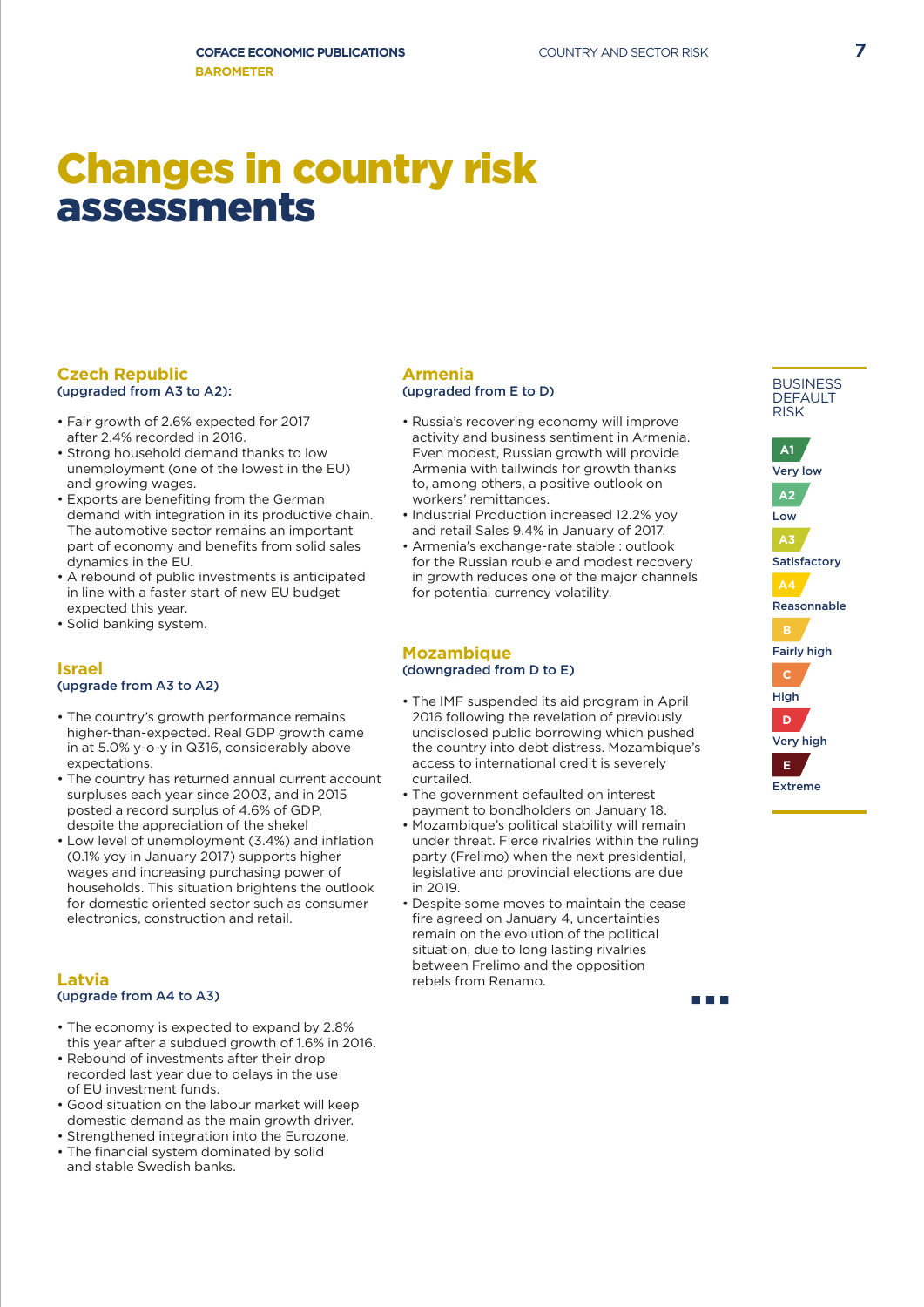# Low risk DEFAULT RISK

BUSINESS

Medium risk High risk

Very high risk

The risk has improved

The risk has

deteriorated

# Changes in sector risk assessments

|                                              | Latin<br><b>America</b> | <b>North</b><br><b>America</b> | <b>Central</b><br><b>Europe</b> | Western<br><b>Europe</b> | <b>Emerging</b><br><b>Asia</b> | <b>Middle East</b><br>+ Turkey |
|----------------------------------------------|-------------------------|--------------------------------|---------------------------------|--------------------------|--------------------------------|--------------------------------|
| Automotive                                   |                         |                                |                                 |                          |                                |                                |
| Agrofood                                     |                         |                                |                                 |                          |                                |                                |
| Chemical                                     |                         |                                |                                 |                          |                                |                                |
| Construction                                 |                         |                                |                                 |                          |                                |                                |
| ICT <sup>*</sup>                             |                         |                                |                                 |                          |                                |                                |
| Energy                                       |                         |                                |                                 |                          |                                |                                |
| Metals                                       |                         |                                |                                 |                          |                                |                                |
| Paper                                        |                         |                                |                                 |                          |                                |                                |
| Pharmacy                                     |                         |                                |                                 |                          |                                |                                |
| Retail                                       |                         |                                |                                 |                          |                                |                                |
| Textile                                      |                         |                                |                                 |                          |                                |                                |
| Transport                                    |                         |                                |                                 |                          |                                |                                |
| * Information and Communication Technologies |                         |                                |                                 |                          |                                | Source: Coface                 |

# **Latin America**

Upgraded from very high risk to high risk: Construction, Energy, Metallurgy.

### **BRAZIL**

# Upgraded from very high risk to high risk: Agri-food:

Rise in commodities prices that ought to be beneficial to Brazilian producers.

### Automotive:

- A still delicate market, but which seems to have bottomed out.
- In addition, exports to other countries in the region are positive (Argentina).

### Construction:

• Rapid decline in central bank interest rates making credit conditions less difficult and reducing interest expenses for indebted households.

### Energy

# (upgraded from very high risk to high risk):

• Improvement in oil prices and margins, but uncertainty on investment projects and extent of hike in prices.

# **Metallurgy**

- (upgraded from very high risk to high risk):
- Rise in commodities prices (steel, zinc, copper, nickel) over several months offering respite.
- But uncertainty on efficiency of measures to reduce production capacity in China.

#### **MEXICO** Automotive

# (downgraded from average risk to high risk):

- Uncertainty on protectionist measures in the US that could deregulate Mexican efforts to build a complementary automotive industry to its northern neighbour.
- Lower growth expected in the US automotive market (stricter credit conditions, very high activity levels having reached a peak).
- Decline in domestic sales of new vehicles.

# ICT

# (downgraded from low risk to average risk):

- Decline in household consumption
- Uncertainty on protectionist effects in the US.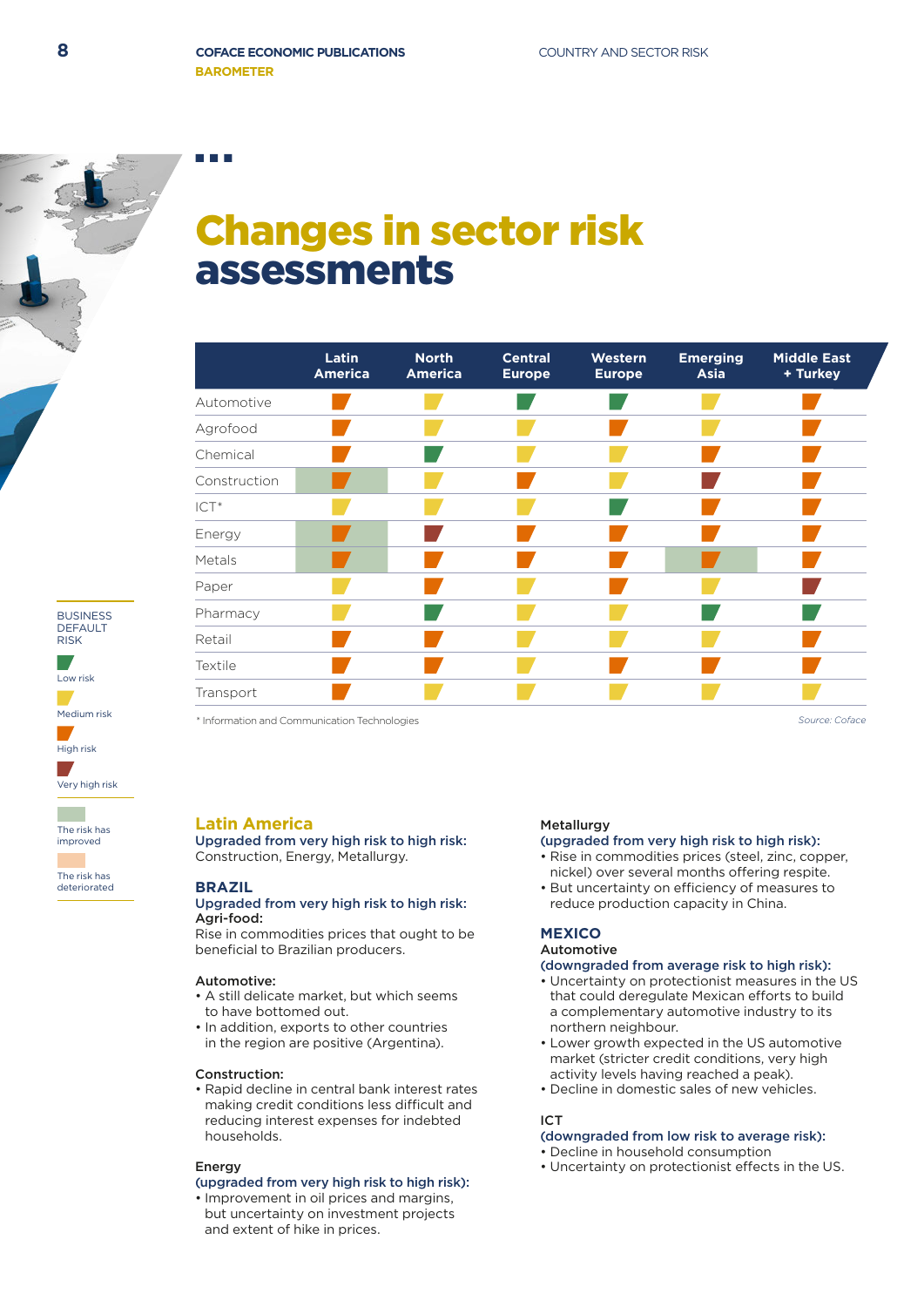# LATIN AMERICA

|                                              | Latin<br><b>America</b> | <b>Mexico</b> | <b>Brazil</b>  |  |
|----------------------------------------------|-------------------------|---------------|----------------|--|
| Automotive                                   |                         |               |                |  |
| Agrofood                                     |                         |               |                |  |
| Chemical                                     |                         |               |                |  |
| Construction                                 |                         |               |                |  |
| $ICT*$                                       |                         |               |                |  |
| Energy                                       |                         |               |                |  |
| Metals                                       |                         |               |                |  |
| Paper                                        |                         |               |                |  |
| Pharmacy                                     |                         |               |                |  |
| Retail                                       |                         |               |                |  |
| Textile                                      |                         |               |                |  |
| Transport                                    |                         |               |                |  |
| * Information and Communication Technologies |                         |               | Source: Coface |  |

# **Western Europe**

### **FRANCE**

# Construction

# (upgraded from high risk to average risk):

- Rebound in construction on new housing in view of low interest rates and tax incentive measures.
- Little improvement in renovation and public works, with election years not favouring investments (including at the utilities level).

#### **UNITED KINGDOM** Distribution

# (downgraded from average risk to high risk):

- Although household confidence is robust, it is starting to show signs of fragility.
- Inflation (weak pound and rising energy prices) is affecting disposable income.
- The probable sharp increase in property tax for second homes is set to affect household finances and add to the above-mentioned troubles, eating into retailers' margins.

n a n



### WESTERN EUROPE

\* Information and Communication Technologies *Source: Coface*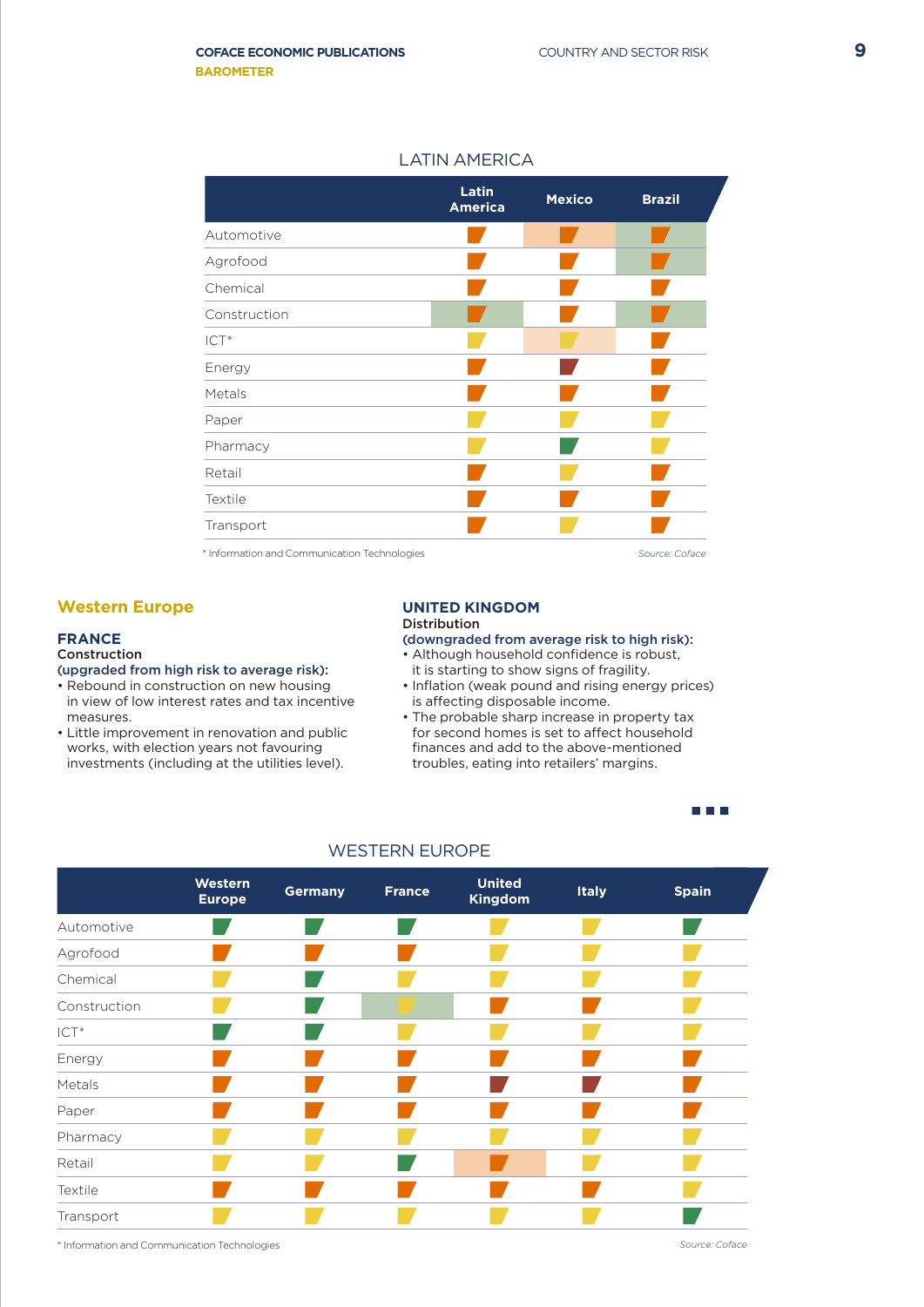

# **Emerging Asia**

Metallurgy upgraded from very high risk to high risk (following change in assessment of China in particular)

# **CHINA**

#### Metallurgy (upgraded from very high risk to high risk):

- Improvement in prospects in China in terms of metallurgy.
- The rise in demand for metals and prices in the region associated with infrastructure projects should be the main driver in the region (especially in Thailand, the Philippines, Indonesia and India).

# **Middle-East and Turkey**

#### **TURKEY** ICT

#### (downgraded from average risk to high risk):

- The economic slowdown, decline in consumer spending and security and political problems have reduced spending on ICT products.
- A large share of inflows in the sector is imported and another depreciation in the lira would reduce already tight profit margins.
- PC spending is threatened by consumers replacing tablets by smartphones.

#### Energy

### (downgraded from average risk to high risk):

• Low profit margins given still fairly low prices.

|              | <b>Emerging</b><br><b>Asia</b> | <b>India</b> | <b>China</b> |
|--------------|--------------------------------|--------------|--------------|
| Automotive   |                                |              |              |
| Agrofood     |                                |              |              |
| Chemical     |                                |              |              |
| Construction |                                |              |              |
| $ICT*$       |                                |              |              |
| Energy       |                                |              |              |
| Metals       |                                |              |              |
| Paper        |                                |              |              |
| Pharmacy     |                                |              |              |
| Retail       |                                |              |              |
| Textile      |                                |              |              |
| Transport    |                                |              |              |

EMERGING ASIA

\* Information and Communication Technologies

*Source: Coface*

# MIDDLE EAST + TURKEY

|              | <b>Middle East</b><br>+ Turkey | <b>Turkey</b> | <b>UAE</b> | <b>Saudi</b><br><b>Arabia</b> |
|--------------|--------------------------------|---------------|------------|-------------------------------|
| Automotive   |                                |               |            |                               |
| Agrofood     |                                |               |            |                               |
| Chemical     |                                |               |            |                               |
| Construction |                                |               |            |                               |
| $ICT*$       |                                |               |            |                               |
| Energy       |                                |               |            |                               |
| Metals       |                                |               |            |                               |
| Paper        |                                |               |            |                               |
| Pharmacy     |                                |               |            |                               |
| Retail       |                                |               |            |                               |
| Textile      |                                |               |            |                               |
| Transport    |                                |               |            |                               |

\* Information and Communication Technologies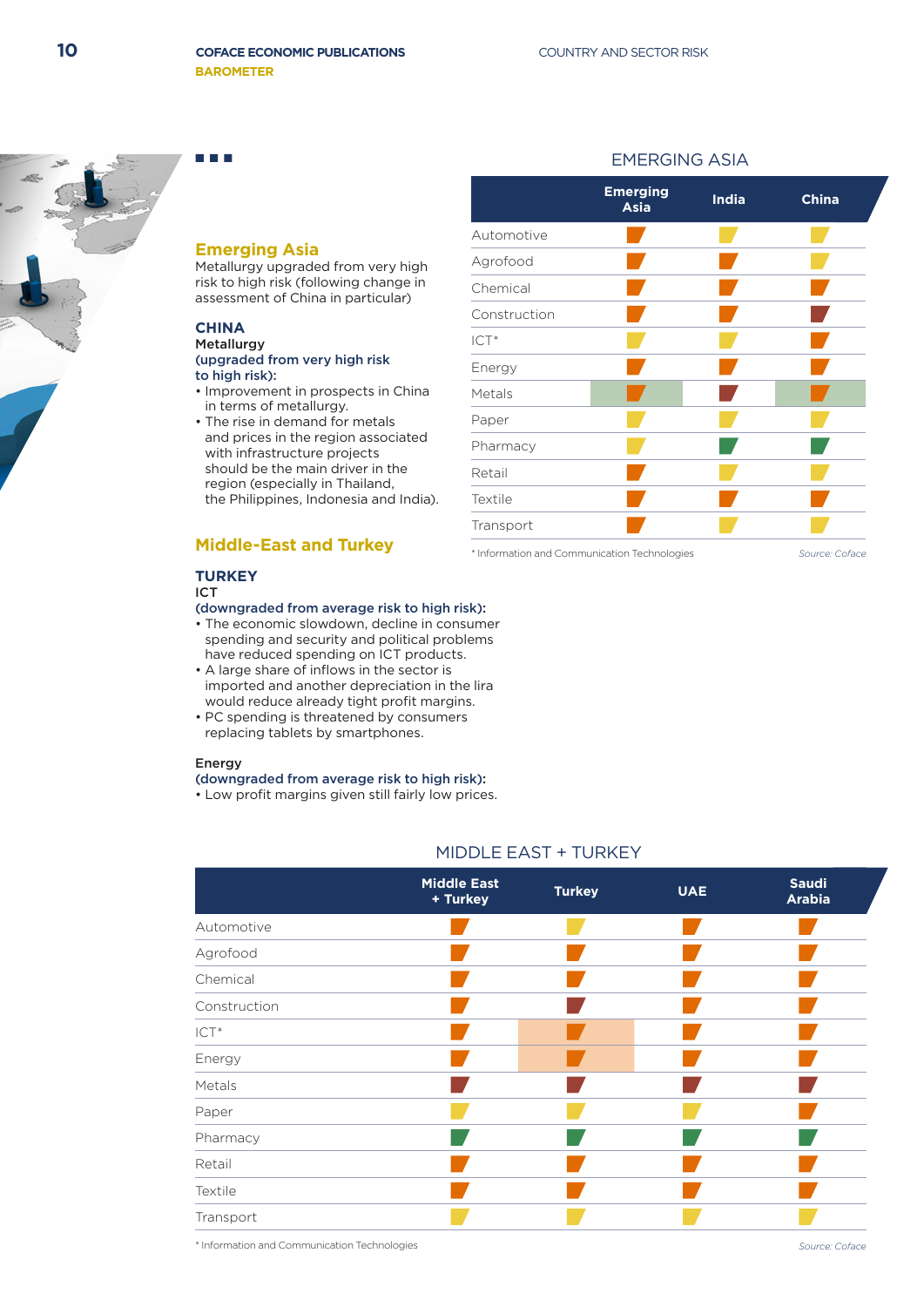|                                                                    | <b>North</b><br><b>America</b> | <b>United</b><br><b>States</b> |
|--------------------------------------------------------------------|--------------------------------|--------------------------------|
| Automotive                                                         |                                |                                |
| Agrofood                                                           |                                |                                |
| Chemical                                                           |                                |                                |
| Construction                                                       |                                |                                |
| $ICT*$                                                             |                                |                                |
| Energy                                                             |                                |                                |
| Metals                                                             |                                |                                |
| Paper                                                              |                                |                                |
| Pharmacy                                                           |                                |                                |
| Retail                                                             |                                |                                |
| Textile                                                            |                                |                                |
| Transport                                                          |                                |                                |
| ® Talla socialitza eta di ∩esperanto di dell'ese Tallata di estatu |                                |                                |

\* Information and Communication Technologies \* Information and Communication Technologies

# NORTH AMERICA CENTRAL AND EASTERN EUROPE

| <b>United</b><br><b>States</b> |                                              | <b>Central</b><br><b>Poland</b><br><b>Europe</b> |  |
|--------------------------------|----------------------------------------------|--------------------------------------------------|--|
|                                | Automotive                                   |                                                  |  |
|                                | Agrofood                                     |                                                  |  |
|                                | Chemical                                     |                                                  |  |
|                                | Construction                                 |                                                  |  |
|                                | ICT <sup>*</sup>                             |                                                  |  |
|                                | Energy                                       |                                                  |  |
|                                | Metals                                       |                                                  |  |
|                                | Paper                                        |                                                  |  |
|                                | Pharmacy                                     |                                                  |  |
|                                | Retail                                       |                                                  |  |
|                                | Textile                                      |                                                  |  |
|                                | Transport                                    |                                                  |  |
|                                | * Information and Communication Technologies | Source: Coface                                   |  |

# **OTHERS**

|                                              | <b>South</b><br><b>Africa</b> | <b>Japan</b> | <b>Russia</b>  |
|----------------------------------------------|-------------------------------|--------------|----------------|
| Automotive                                   |                               |              |                |
| Agrofood                                     |                               |              |                |
| Chemical                                     |                               |              |                |
| Construction                                 |                               |              |                |
| ICT*                                         |                               |              |                |
| Energy                                       |                               |              |                |
| Metals                                       |                               |              |                |
| Paper                                        |                               |              |                |
| Pharmacy                                     |                               |              |                |
| Retail                                       |                               |              |                |
| Textile                                      |                               |              |                |
| Transport                                    |                               |              |                |
| * Information and Communication Technologies |                               |              | Source: Coface |

**COFACE**

MARCH 2017

Design and production: Éditions stratégiques Photo: Fotolia.